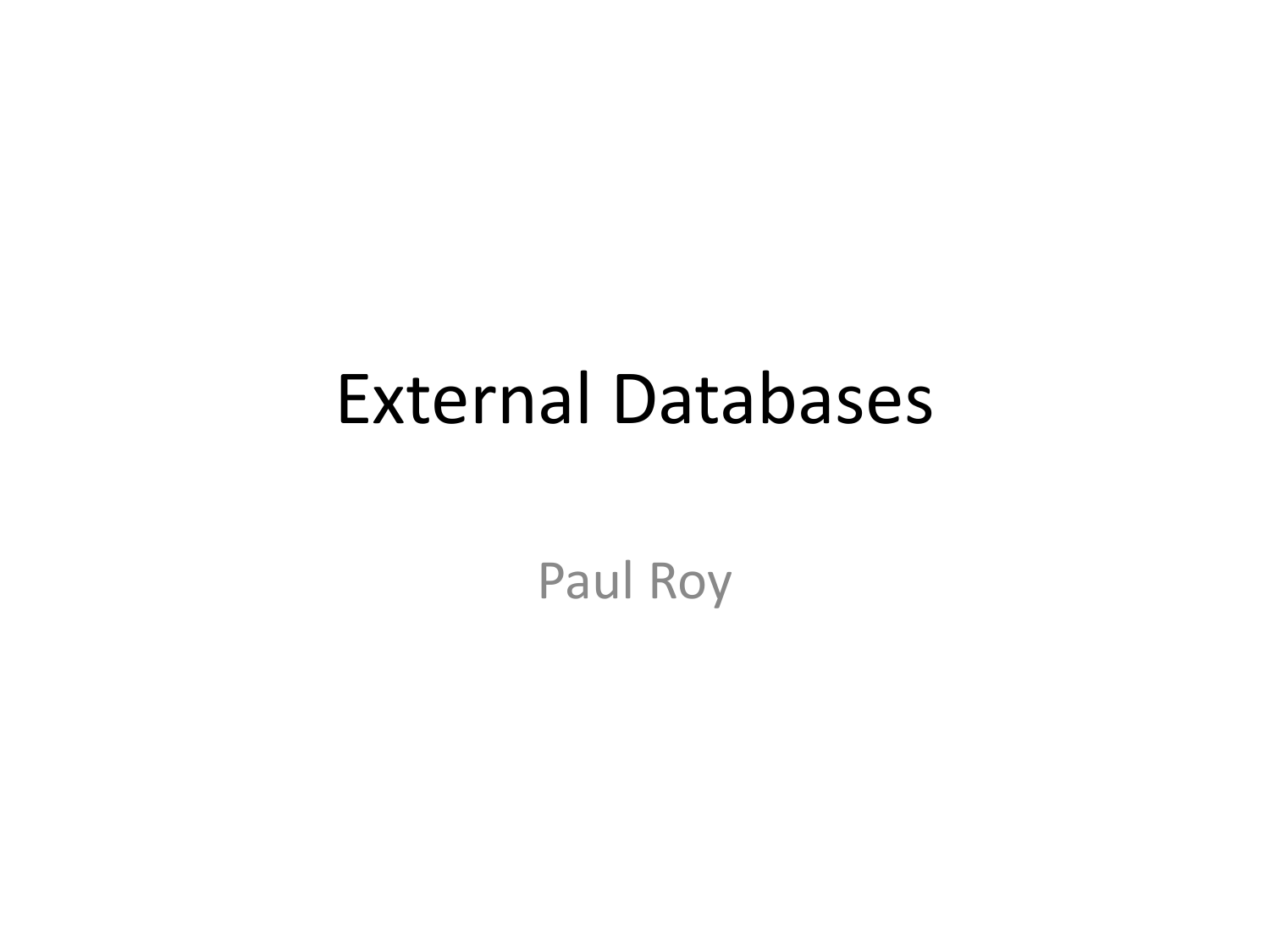# RPG open Handler

- What is a handler…
	- A program that is called for I/O operation
	- Commercial for integration with web, phones, etc…
	- Many other usage
- SPECIAL File …
	- Ancestor functionality (already existed on S3x)
	- Only sequential access
- Handler
	- Improvement on sequential access
	- Can be used for keyed access or WRKSTN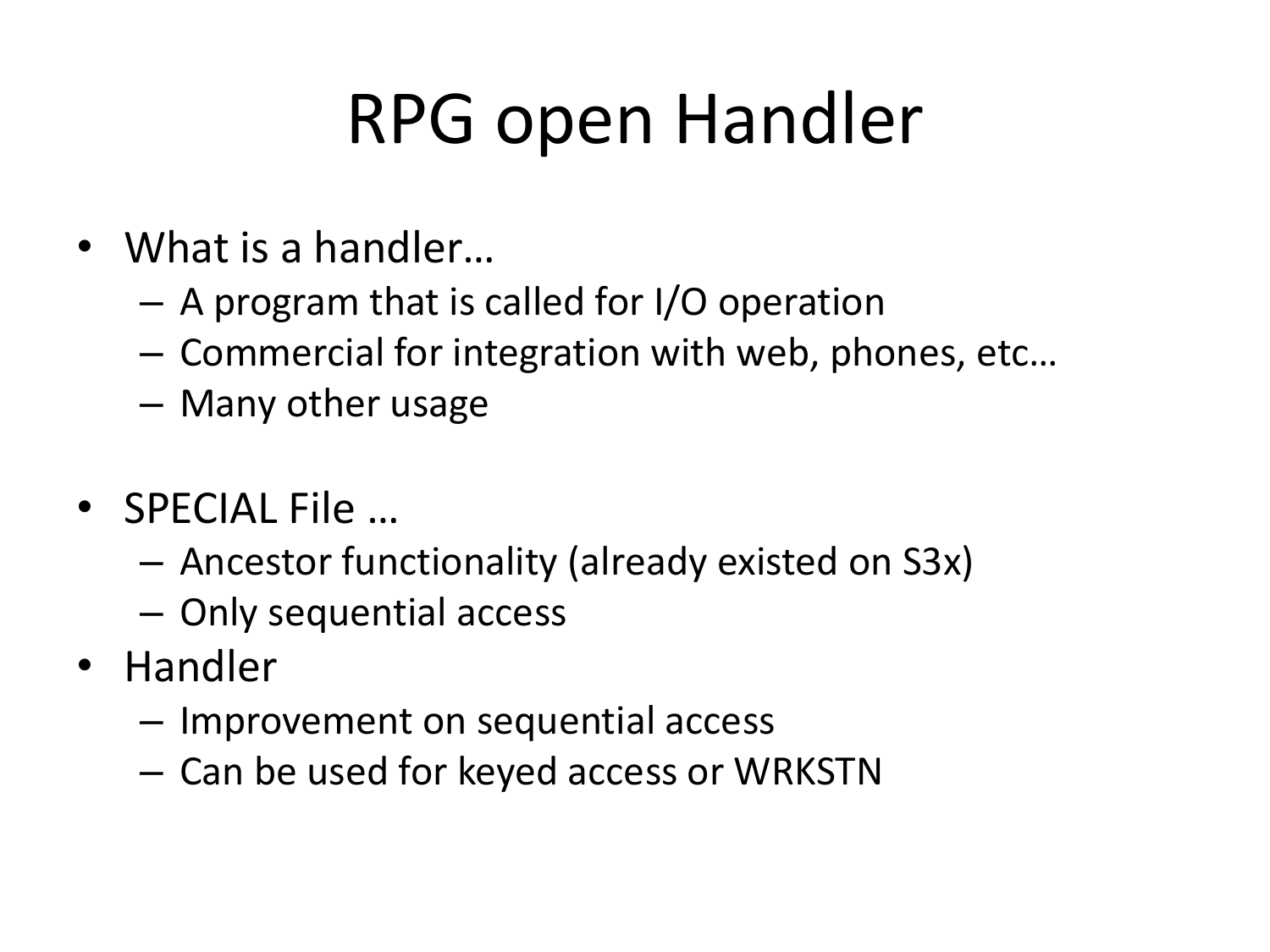# ILEditor

- ILEditor is an open source FREE editor than can be used to edit source files …
- It is the work of Liam Allan a young developper (IBM Champion)
- Can be downloaded from <https://worksofbarry.com/>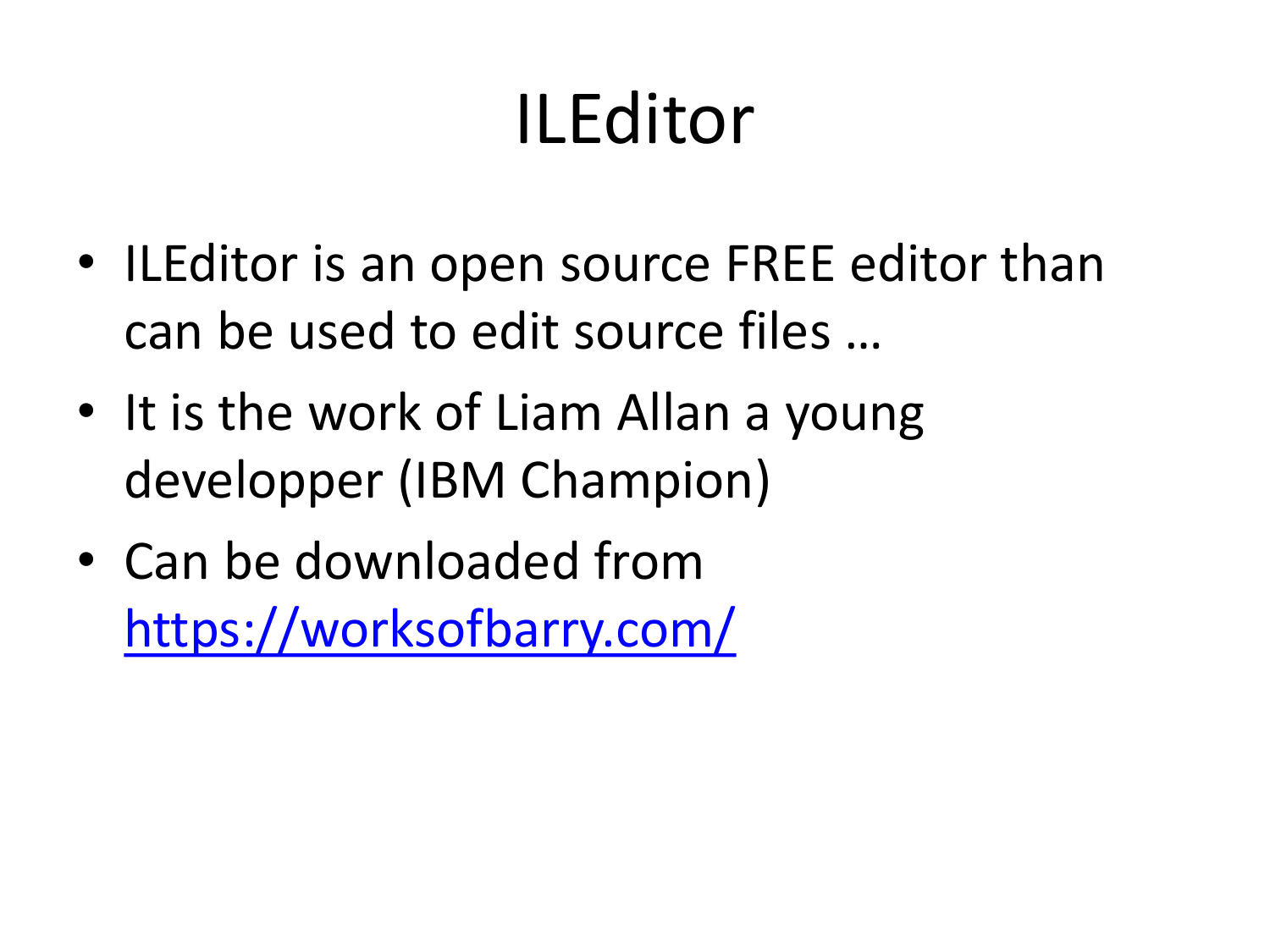# SPECIAL DEVICE PROGRAM

- Is called by I/O operations
- Receives as parameter
	- Option (O=Open R=Read W=Write C=Close)
	- status (set to 1 for EOF.. Orset to 0 if OK )
	- Error number for debug…
	- Buffer (data read is sent or data to write is received )
	- [https://www.ibm.com/support/knowledgecenter/en/ssw\\_i](https://www.ibm.com/support/knowledgecenter/en/ssw_ibm_i_73/rzasc/specialuse.htm) [bm\\_i\\_73/rzasc/specialuse.htm](https://www.ibm.com/support/knowledgecenter/en/ssw_ibm_i_73/rzasc/specialuse.htm)

SPECIAL00 / OR00 /OR000 SPECIAL01/OR01 (User ¨Parameter) SPECIAL02/OR02 (write to IFS)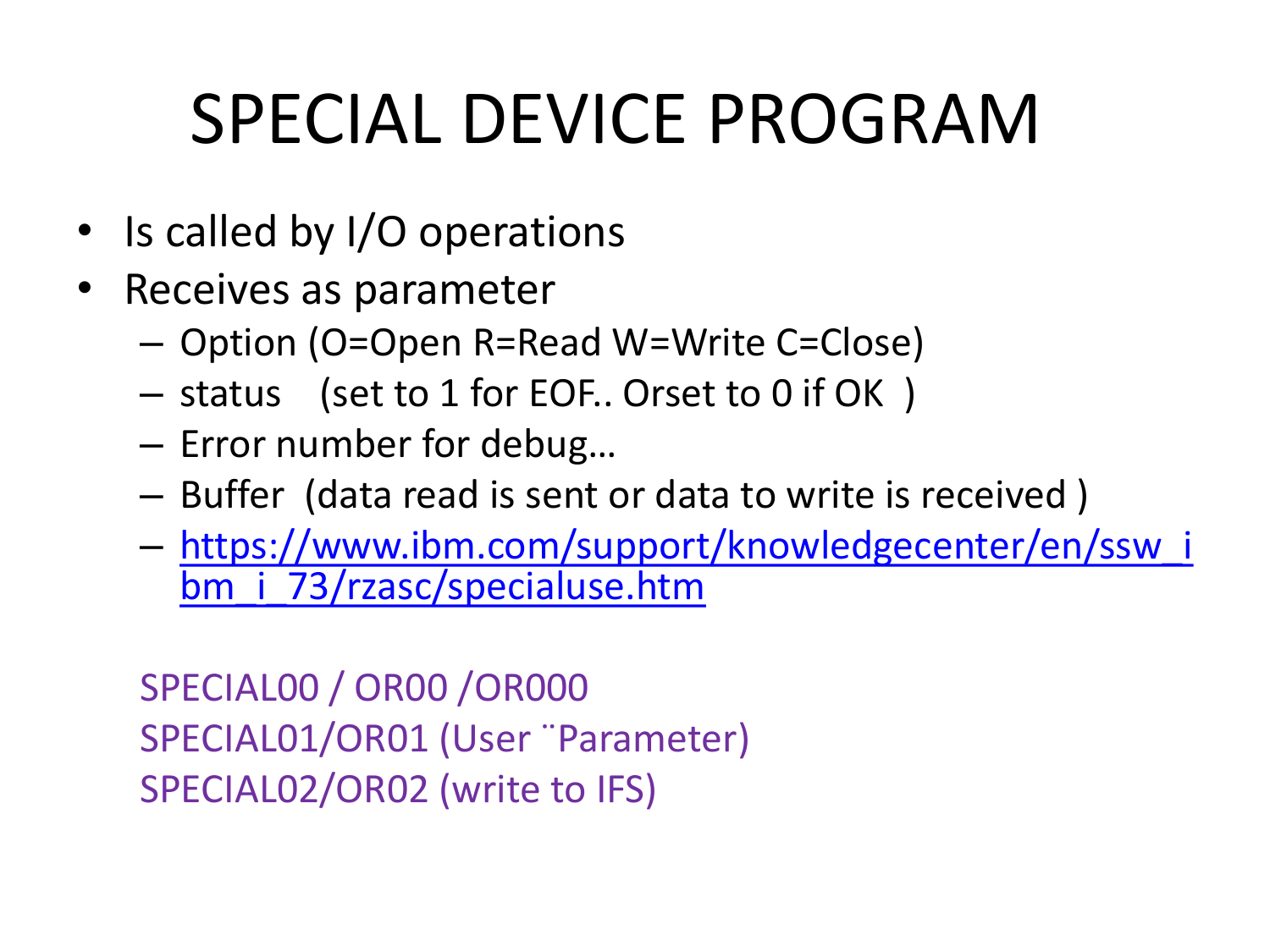#### Java

- Java is a multiplatform language
- Virtual machine running standard bytecode
- Object oriented
- Available on IBMi and many others…
- Many open source app...
- Java can be called from RPG ILE
- Java can be compiled on your PC and run on IBMi
- Java can be compiled on IBMi and run on your PC
- JAVA00/JAVA01/HelloWorld
- Java –cp z:/home/ropa/tmp HelloWorld
- javac HelloWorld1.java (from windows)
- Javac HelloWorld.java (from QSH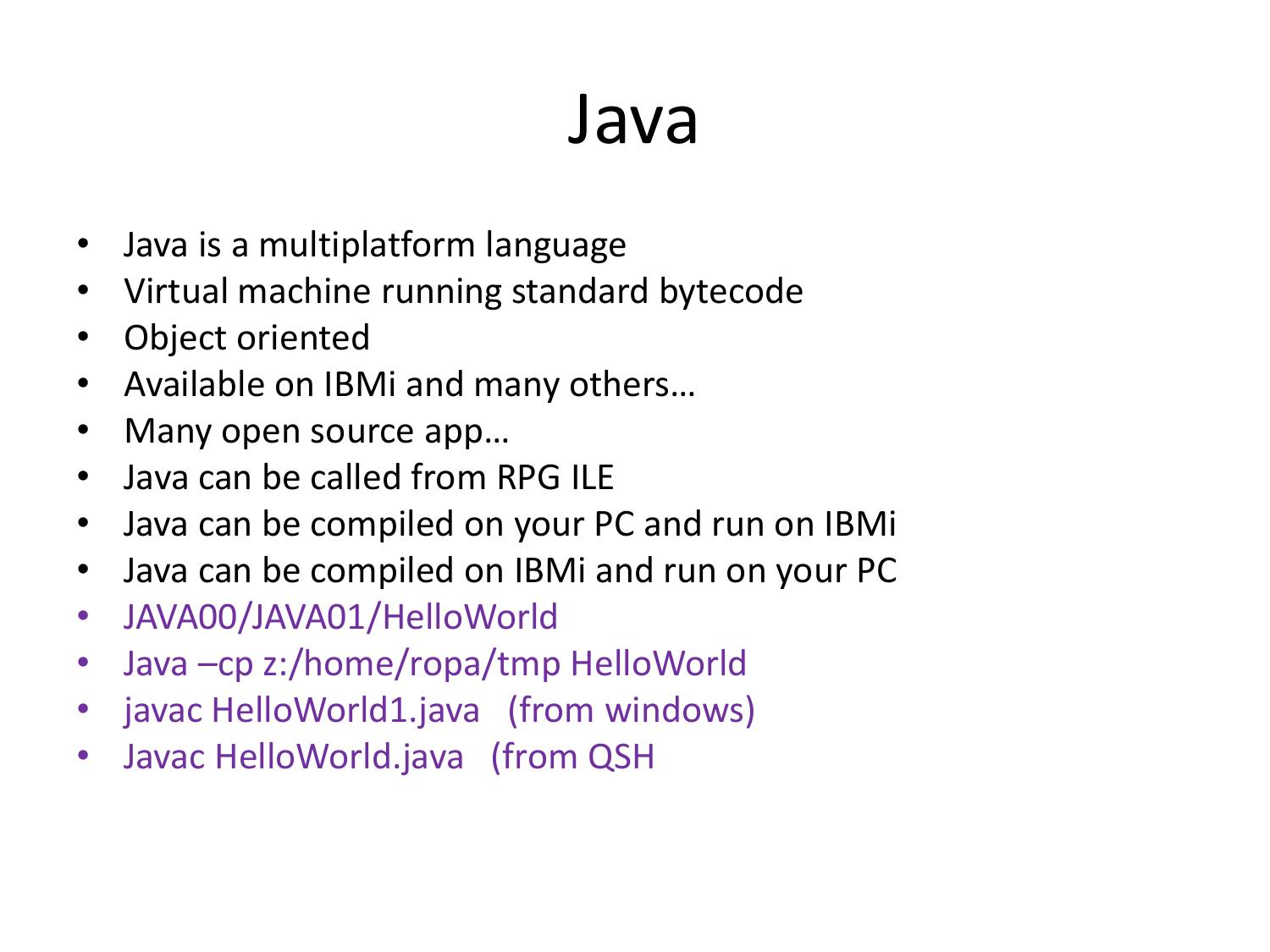# JDBC

- JDBC is a set of standard API to connect a database to a Java Program
- (like ODBC for Windows)
- (All) database editors provides JDBC drivers – Driver type 4 are written in Java so multiplatform
- Provide the ability to run SQL statements to a DB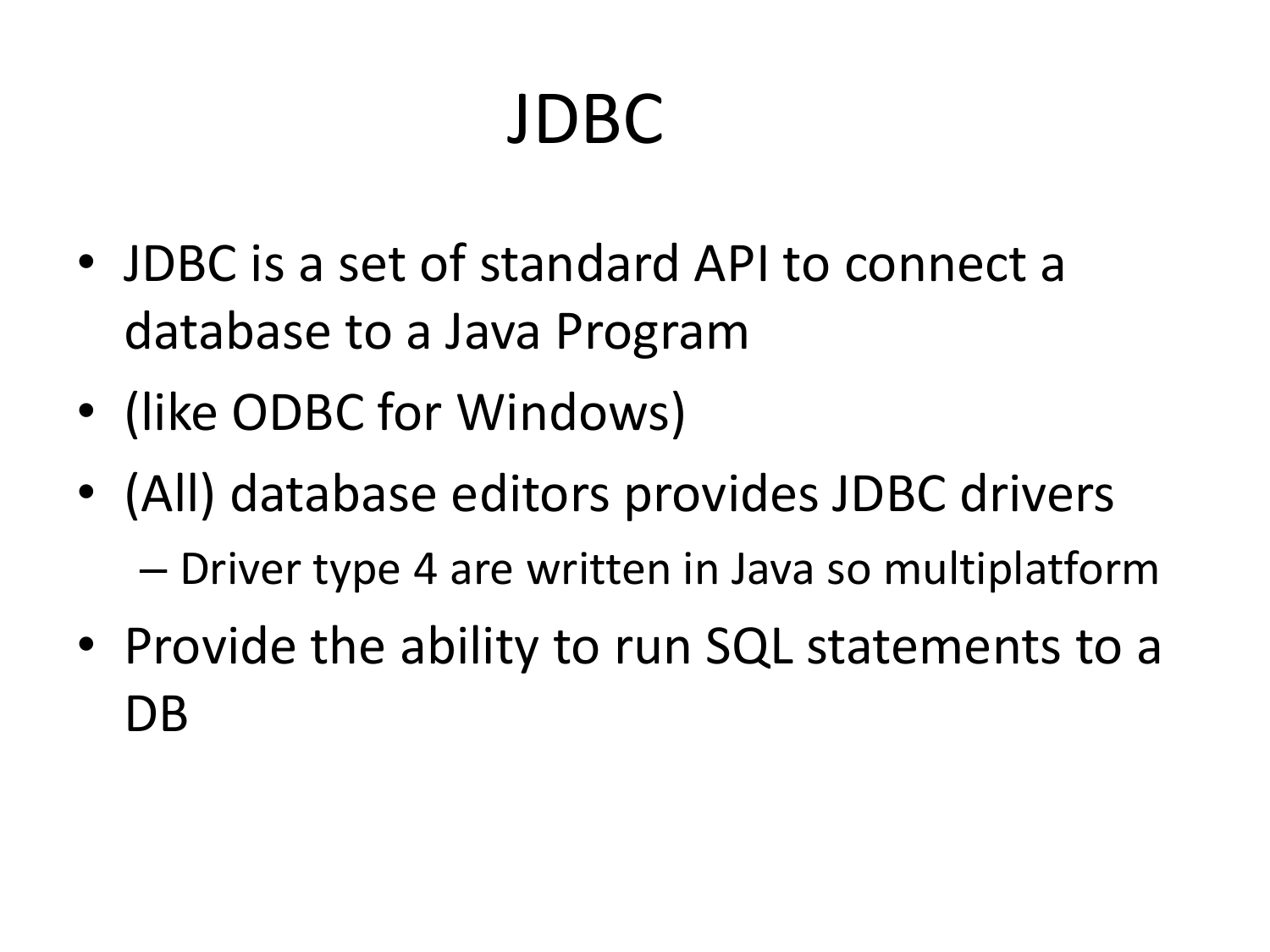# JDBCR4

- Scott Klement (IBMi Guru) provided years ago (2005..) a library that demonstrates the use of JDBC from RPG…
- He also provides LIBHTTP and many others open source tools …
- We will use this library in our examples...
- JDBCR4 can be downloaded from [www.scottklement.com](http://www.scottklement.com/)
- SPECIAL03/OR03 (read from MySQL and Print)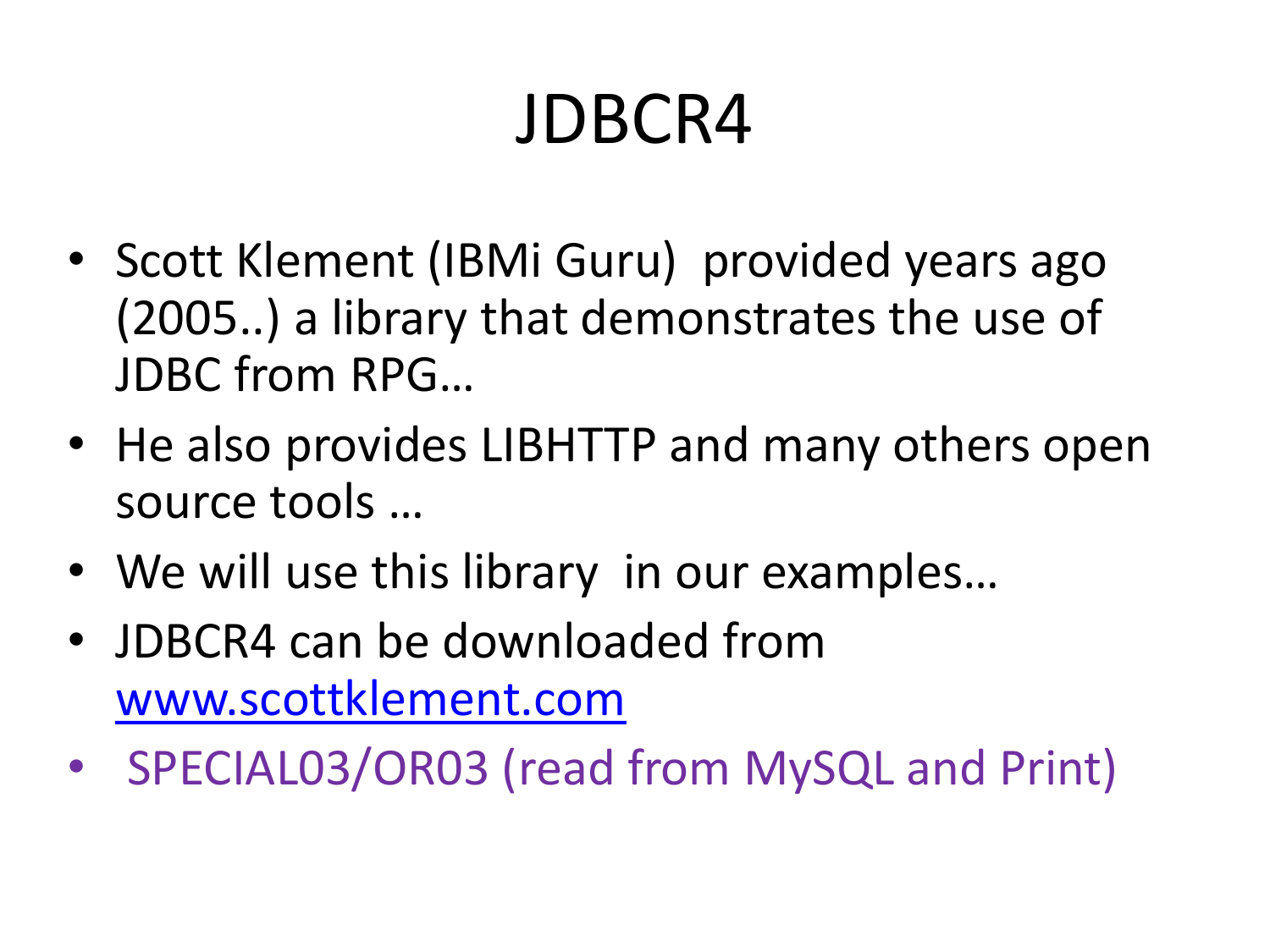### RPG Handler

- Like SPECIAL… but more functions
- More I/O operations
- See includes in QOAR/QRPGLESRC – OPEN, READ, CHAIN, SETLL, REAPD,READE,…
- Parameter of the handler is a big data structure with pointers…
- HANDLE01 / HO01
- HANDLE02/HR02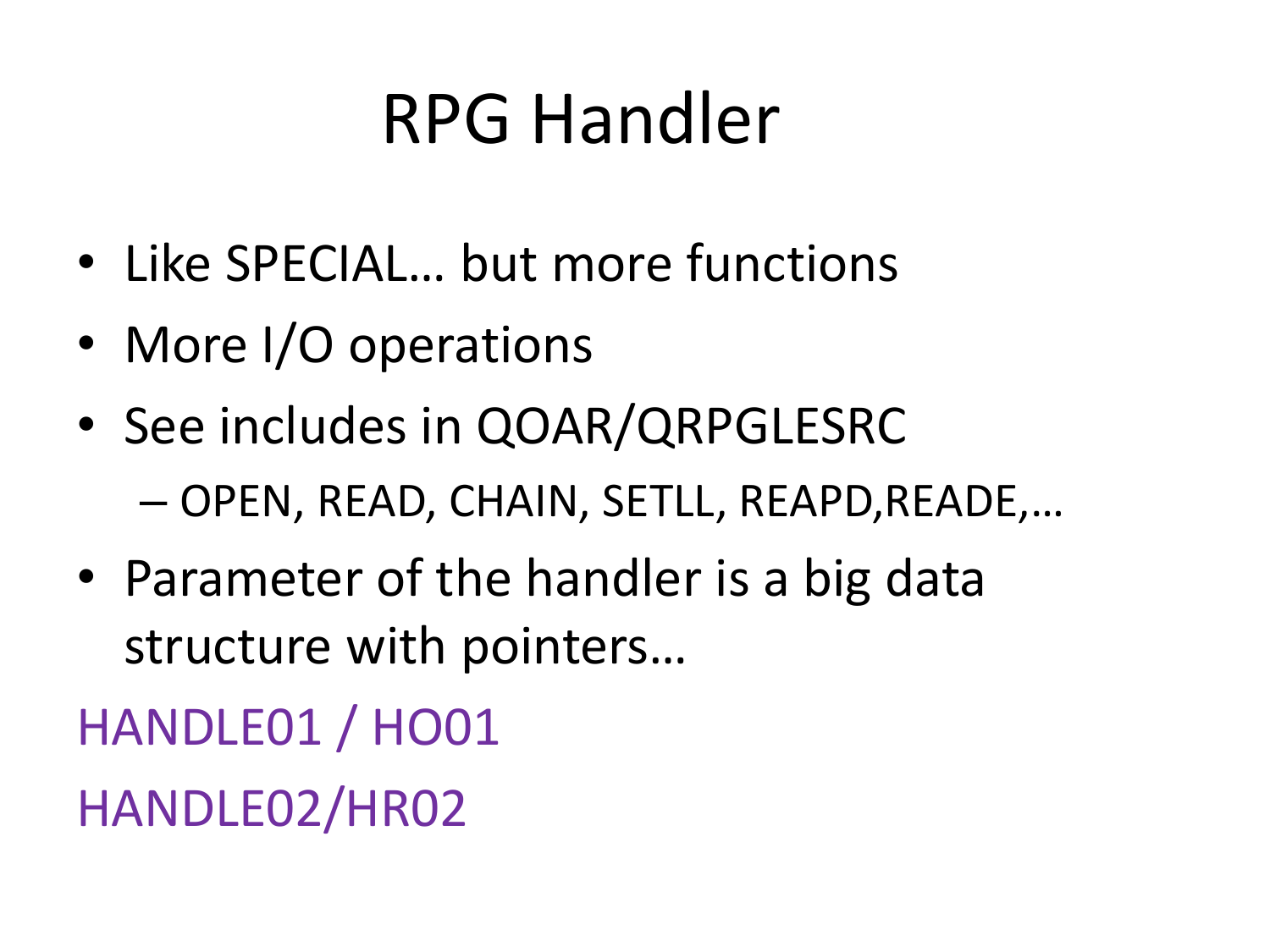## RPG OPEN HANDLER

- User parameter has to be specified in the handler( ) keyword
- HANDLER(PGM: UserParm)

• So handler program can receives info like an IFS file name…

• HANDLE03/HR03